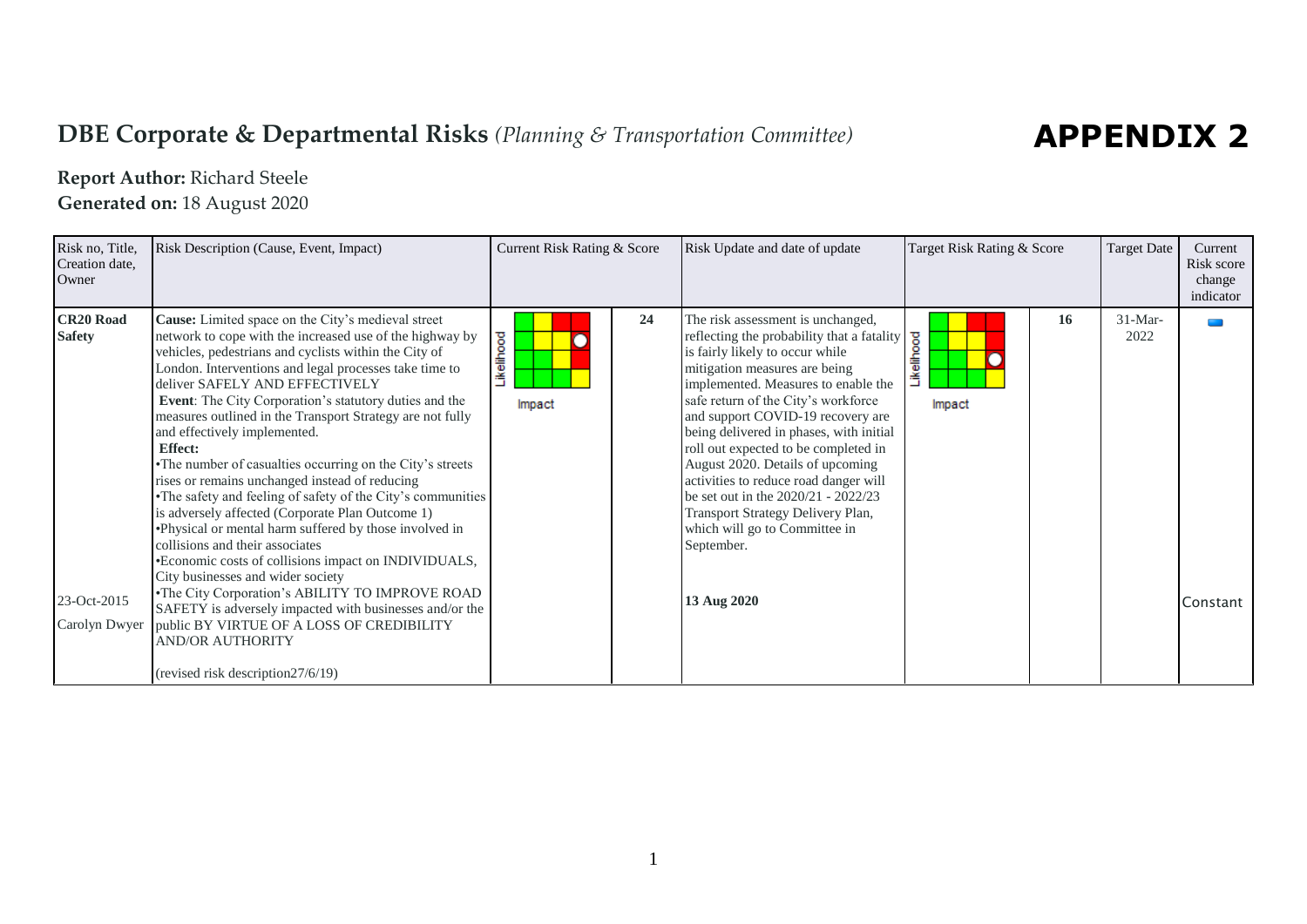| Action no,<br>Title,                                             | Action description                                                                                                                                                                                                     | Latest Note                                                                                                                                                                                                                                                                                                                                                                                                                                                                                                                                                                                                                                                                                                                 | Action<br>owner | Latest Note Due Date<br>Date |                   |
|------------------------------------------------------------------|------------------------------------------------------------------------------------------------------------------------------------------------------------------------------------------------------------------------|-----------------------------------------------------------------------------------------------------------------------------------------------------------------------------------------------------------------------------------------------------------------------------------------------------------------------------------------------------------------------------------------------------------------------------------------------------------------------------------------------------------------------------------------------------------------------------------------------------------------------------------------------------------------------------------------------------------------------------|-----------------|------------------------------|-------------------|
| CR201 Road<br>danger<br>reduction and<br>Vision Zero             | A programme of projects to reduce road danger on the<br>City's streets including:<br>• Bank on Safety and All Change at Bank<br>• RDR engineering programme<br>• 15mph traffic limit<br>• Ludgate Circus (lead by TfL) | The Bank on Safety interim scheme continues and is expected to complete in September.<br>Pavement widening has been completed and with work on signals underway in collaboration<br>with TfL. The 15mph request to DfT will be submitted in autumn 2020. We have supported<br>TfL's temporary interventions to improve safety and enable social distancing on Bishopsgate<br>and Gracechurch Street. A range of on-street measures to enable the safe return of the City's<br>workforce and support COVID-19 recovery are being delivered. Current and future road<br>danger reduction projects will be outlined in the 2020/21 - 2022/23 Transport Strategy<br>Delivery Plan which is due to go to Committee in September. | Zahur<br>Khan   | $13$ -Aug-<br>2020           | $31-Mar-$<br>2022 |
| CR20m Road<br>Danger<br>Reduction<br>campaigns and<br>engagement | Campaigns and engagement activities to encourage safe<br>behaviours and promote safe vehicles, including:<br>• Active City Network<br>• User and stakeholder liaison<br>• Schools programme                            | Continuing to work with City of London Police on engagement and enforcement to support<br>COVID-19 measures. Developing campaigns to encourage safe and considerate behaviours by<br>all street users while temporary changes and social distancing requirements are in place.<br>Current and future road danger reduction campaigns and activities will be outlined in the<br>2020/21 - 2022/23 Transport Strategy Delivery Plan which is due to go to Committee in<br>September.                                                                                                                                                                                                                                          | Zahur<br>Khan   | $13$ -Aug-<br>2020           | $31-Mar-$<br>2022 |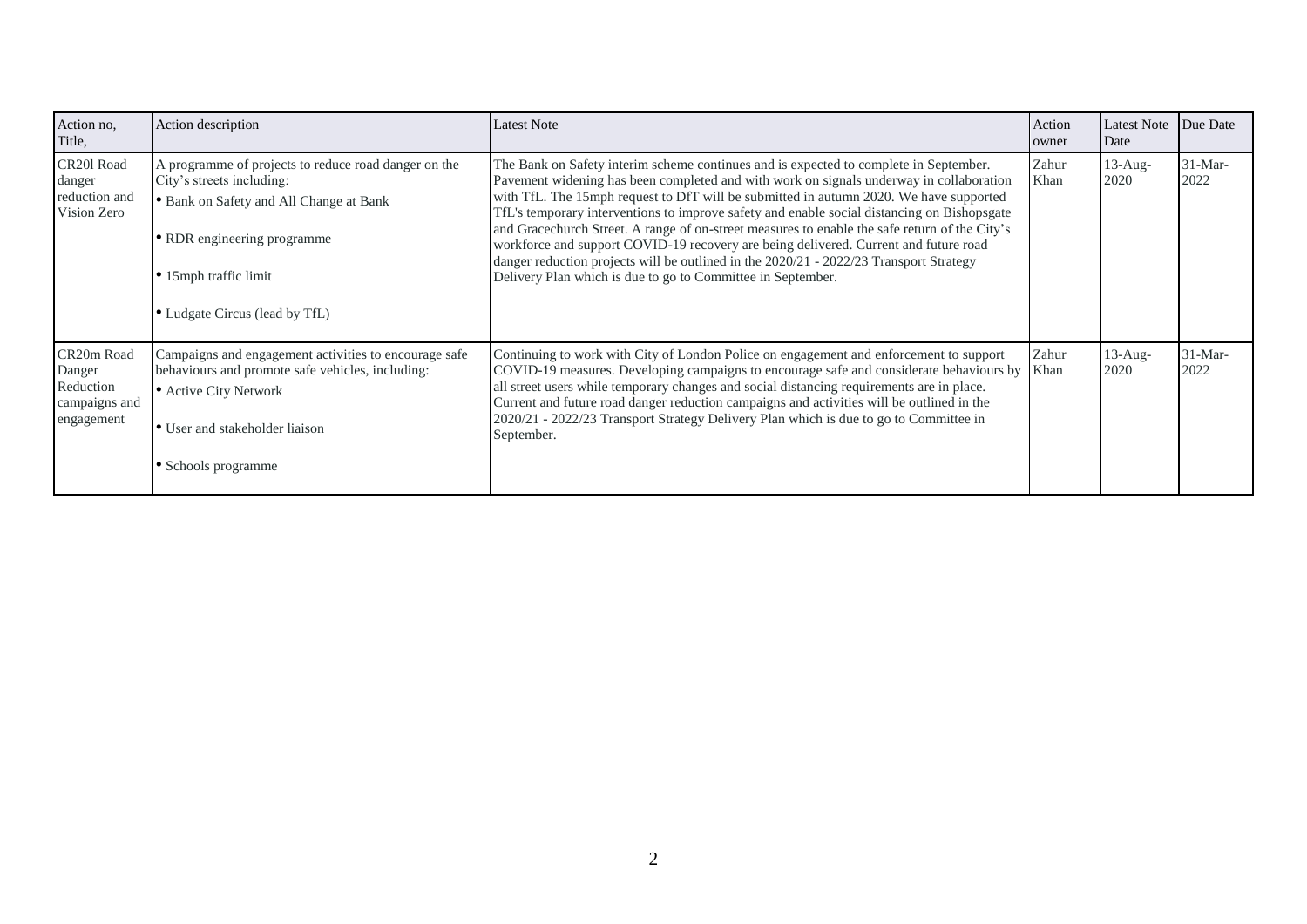| Risk no, Title,<br>Creation date,<br>Owner                                                      | Risk Description (Cause, Event, Impact)                                                                                                                                                                                                                                            | Current Risk Rating & Score |    | Risk Update and date of update                                                                                                                                                                                                                                                                                                                                                                                                                                                                                                                                                                                                                                                                                                                                                                                                                                                                                                                                                                                                                                                                                                                                                                                                                                                                                                                                                                                                                                       | Target Risk Rating & Score |    | <b>Target Date</b> | Current<br>Risk score<br>change<br>indicator |
|-------------------------------------------------------------------------------------------------|------------------------------------------------------------------------------------------------------------------------------------------------------------------------------------------------------------------------------------------------------------------------------------|-----------------------------|----|----------------------------------------------------------------------------------------------------------------------------------------------------------------------------------------------------------------------------------------------------------------------------------------------------------------------------------------------------------------------------------------------------------------------------------------------------------------------------------------------------------------------------------------------------------------------------------------------------------------------------------------------------------------------------------------------------------------------------------------------------------------------------------------------------------------------------------------------------------------------------------------------------------------------------------------------------------------------------------------------------------------------------------------------------------------------------------------------------------------------------------------------------------------------------------------------------------------------------------------------------------------------------------------------------------------------------------------------------------------------------------------------------------------------------------------------------------------------|----------------------------|----|--------------------|----------------------------------------------|
| <b>DBE-PP-01</b><br><b>Adverse</b><br>planning<br>policy context<br>06-Mar-2015<br>Paul Beckett | Cause: A desire in Government and<br>others to change the existing planning<br>system in a way which may be<br>detrimental to the City<br>Event: Changes detrimental to the City<br>are implemented<br>Impact: Adverse changes cannot be<br>prevented using local planning control | Likelihood<br>Impact        | 12 | The risk has been reviewed and whilst there is an<br>increase in both impact and likelihood neither is<br>sufficient to result in a change in score.<br>Whilst this risk (at $12$ ) is above appetite $(8)$ to reduce the<br>risk to appetite would require increased engagement by<br>the City Corporation's Senior Members with<br>Government, Opposition and the GLA to ensure that<br>national and strategic policy is always appropriate for the<br>City.<br>We continue to monitor draft regulations to ensure they<br>reflect or that changes can be sought to accord with City<br>Corporation priorities.<br>The City Corporation has made its case on outstanding<br>matters in the Draft London Plan at the Examination in<br>Public earlier this year. The Inspectors' Panel Report has<br>been published and recommended changes are broadly<br>favourable.<br>The National Planning Policy Framework (NPPF)<br>published in July 2018 did not address all the City's<br>concerns and subsequent relaxations of Permitted<br>Development Rights and revisions to the Use Classes<br>Order have caused further concerns. The Planning White<br>Paper published August 2020 for consultation proposes<br>radical changes to the planning system that could have a<br>significant impact on plan-making and development<br>management in the City. The City Corporation will<br>respond to this consultation to raise its issues of concern.<br>12 Aug 2020 | Likelihood<br>Impact       | 12 | $31$ -Dec-<br>2020 | $\mathcal{L}(\mathcal{A})$<br>Constant       |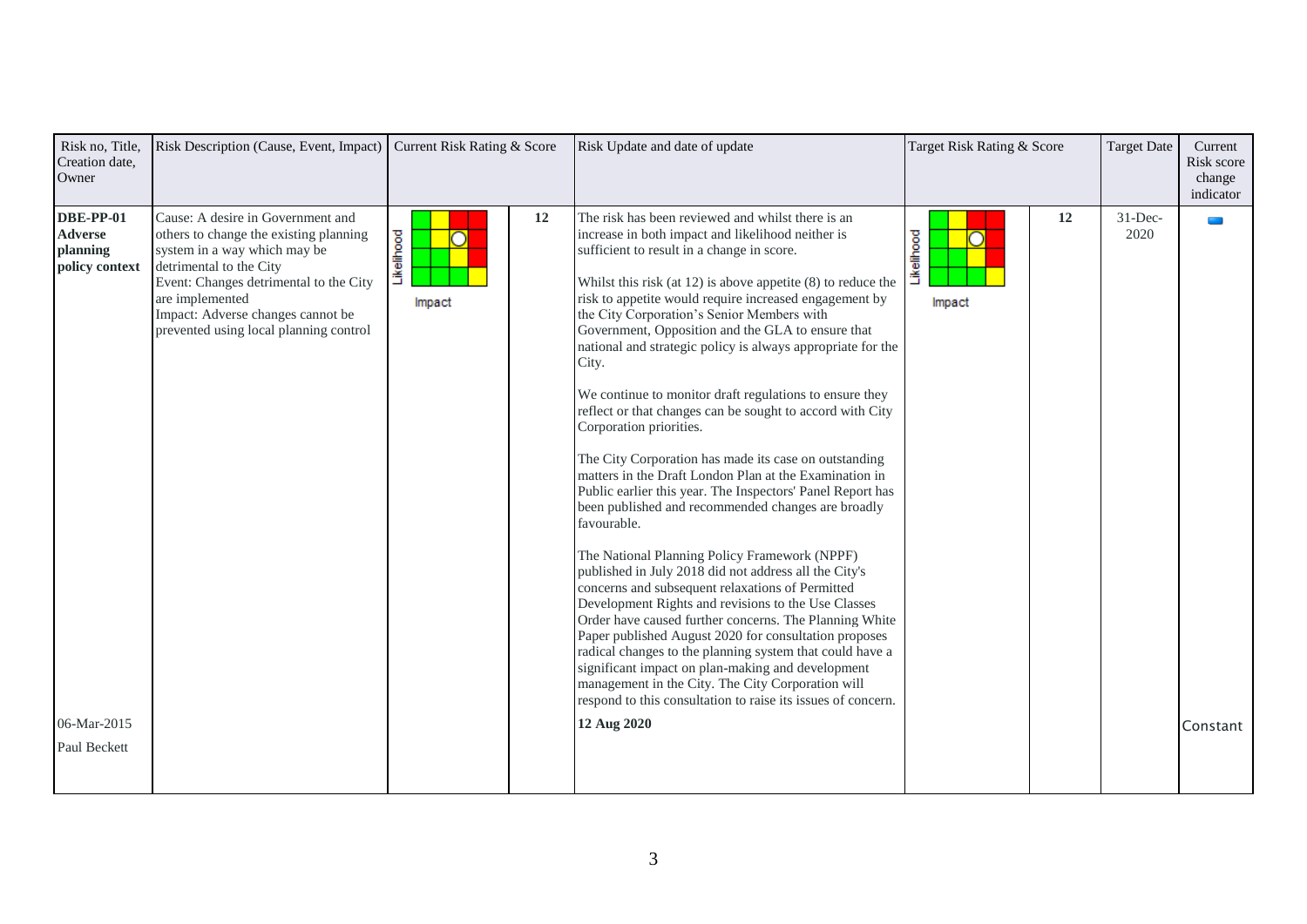| Action no,<br>Title,                  | Action description                                                                                                                                             | Latest Note                                                                                                                                                                                                                                                                                                                                                                                                                                   | Action<br>owner | <b>Latest Note</b><br>Date | Due Date            |
|---------------------------------------|----------------------------------------------------------------------------------------------------------------------------------------------------------------|-----------------------------------------------------------------------------------------------------------------------------------------------------------------------------------------------------------------------------------------------------------------------------------------------------------------------------------------------------------------------------------------------------------------------------------------------|-----------------|----------------------------|---------------------|
| DBE-PP-01a<br>Business as<br>controls | (1) Ongoing monitoring of government<br>regulations; $(2)$ continue monitor<br>usual mitigating progress of, and seek to influence,<br>forthcoming legislation | Whilst this risk (at 12) is above appetite (8) to reduce the risk to appetite would require increased engagement by Paul<br>the City Corporation's Senior Members with Government, Opposition and the GLA to ensure that national and<br>strategic policy is always appropriate for the City.<br>We continue to monitor draft regulations to ensure they reflect or that changes can be sought to accord with City<br>Corporation priorities. | <b>Beckett</b>  | $12$ -Aug-<br>2020         | $31 - Dec-$<br>2020 |
|                                       |                                                                                                                                                                | The City Corporation has made its case on outstanding matters in the Draft London Plan at the Examination in<br>Public earlier this year. The Inspectors' Panel Report has been published and recommended changes are broadly<br>favourable.<br>The National Planning Policy Framework (NPPF) published in July 2018 did not address all the City's concerns                                                                                  |                 |                            |                     |
|                                       |                                                                                                                                                                | and subsequent relaxations of Permitted Development Rights and revisions to the Use Classes Order have caused<br>further concerns. The Planning White Paper published August 2020 for consultation proposes radical changes to<br>the planning system that could have a significant impact on plan-making and development management in the<br>City. The City Corporation will respond to this consultation to raise its issues of concern.   |                 |                            |                     |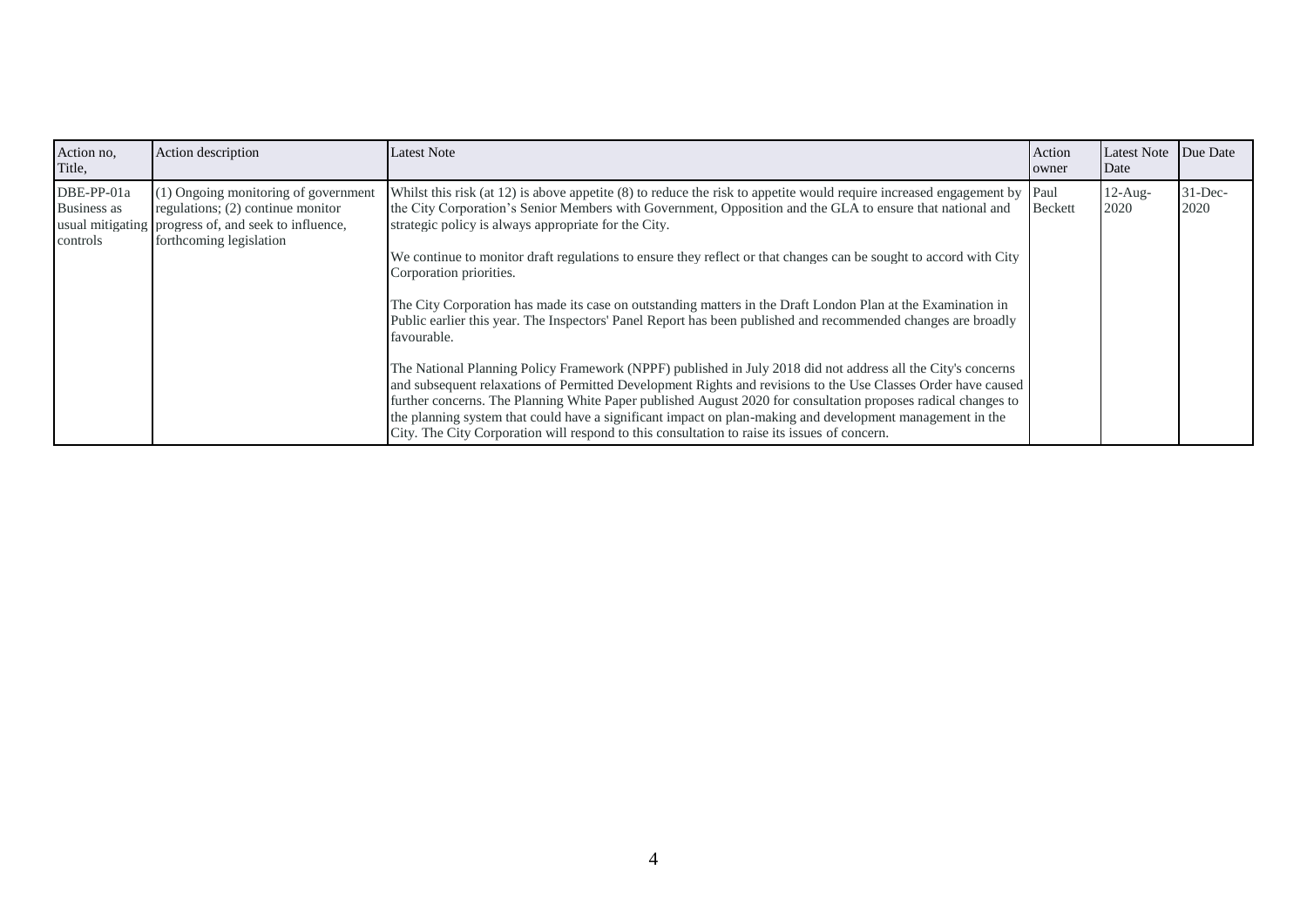| Risk no, Title,<br>Creation date,<br>Owner                                                                                                                      | Risk Description (Cause, Event,<br>Impact)                                                                                                                                                                                                                 |                          | Current Risk Rating & Score Risk Update and date of update                                                                                                                                                                                                                                                                                                                                                                                                                                                                                                                                                     | Target Risk Rating & Score | <b>Target Date</b> | Current<br>Risk score<br>change<br>indicator |
|-----------------------------------------------------------------------------------------------------------------------------------------------------------------|------------------------------------------------------------------------------------------------------------------------------------------------------------------------------------------------------------------------------------------------------------|--------------------------|----------------------------------------------------------------------------------------------------------------------------------------------------------------------------------------------------------------------------------------------------------------------------------------------------------------------------------------------------------------------------------------------------------------------------------------------------------------------------------------------------------------------------------------------------------------------------------------------------------------|----------------------------|--------------------|----------------------------------------------|
| DBE-DS-01<br><b>The District</b><br>Surveyor's<br>(Building<br>Control)<br><b>Division</b><br>becomes too<br>small to be<br>viable<br>25-Mar-2015<br>Gordon Roy | Cause: Reduced Income causes the<br>service to be unviable.<br>Event: Development market fails to<br>maintain momentum or our market<br>share shrinks<br>Impact: Reduced staffing levels do not<br>provide adequate breadth of<br>knowledge and experience | 8<br>ikelihood<br>Impact | The risk has been reviewed and the scoring is unchanged.<br>The plans to create of a Local Authority Trading Company<br>are still on hold and will be reviewed in the light of any<br>changes in the Building Control Regulation regimen.<br>HMG has issued the draft Building Safety Bill (Summer<br>2020) which the City of London is currently reviewing with a<br>view to identifying opportunities for increased business<br>activity. The City of London is working with MHCLG to<br>ensure that we are a Centre of Excellence in accordance with<br>the anticipated Building Safety Act.<br>13 Aug 2020 | 8<br>ikelihood<br>Impact   | $31$ -Dec-<br>2020 | Constant                                     |

| Action no,<br>Title,                              | Action description                                                                                                                                                                                                                                           | <b>Latest Note</b>                                                                                                                                                                                                                                                                                                                                                                                                                                      | Action<br>owner | Latest Note Due Date<br>Date |                     |
|---------------------------------------------------|--------------------------------------------------------------------------------------------------------------------------------------------------------------------------------------------------------------------------------------------------------------|---------------------------------------------------------------------------------------------------------------------------------------------------------------------------------------------------------------------------------------------------------------------------------------------------------------------------------------------------------------------------------------------------------------------------------------------------------|-----------------|------------------------------|---------------------|
| DBE-DS-01a<br>Business as<br>controls             | (1) Continue to provide excellent services<br>[evidenced by customer survey];<br>usual mitigating (2) Maintain client links with key stakeholders;<br>(3) Continue to explore new income opportunities;<br>(4) Continue to undertake cross-boundary working. | Business as usual controls have been reviewed and are still appropriate and effective.                                                                                                                                                                                                                                                                                                                                                                  | Gordon<br>Roy   | $13$ -Aug-<br>2020           | $31 - Dec-$<br>2020 |
| DBE-DS-01c<br><b>Business Plan</b><br>development | Following approval of Summit Group, a Business<br>Plan is being developed and to be presented to<br>members for consideration later this year.                                                                                                               | The plans to create of a Local Authority Trading Company are still on hold and will be reviewed in<br>the light of any changes in the Building Control Regulation regimen that arise following the<br>publication of the Hackett Report following the Grenfell fire (expected by late Summer 2020). The<br>City of London is working with MHCLG to ensure that we are a Centre of Excellence in accordance<br>with the anticipated Building Safety Act. | Gordon<br>Roy   | $06$ -May-<br>2020           | $31-Oct$ -<br>2020  |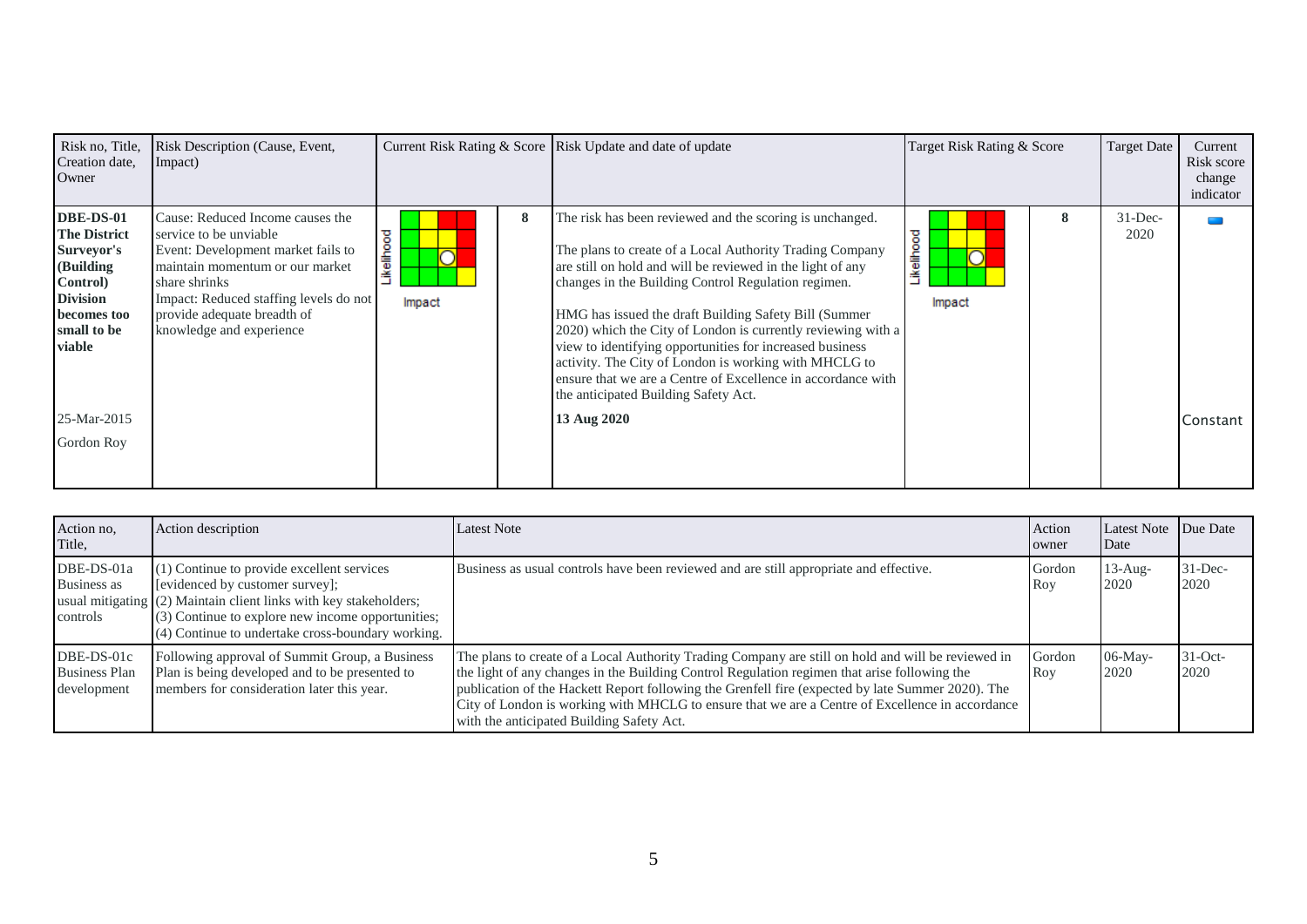| Risk no, Title,<br>Creation date,<br>Owner                                                                                         | Risk Description (Cause, Event, Impact)                                                                                                                                                                                                                                                                               | Current Risk Rating & Score |   | Risk Update and date of update                                                                                                                                                                                                                                                                         | Target Risk Rating & Score         | <b>Target Date</b> | Current<br>Risk score<br>change<br>indicator |
|------------------------------------------------------------------------------------------------------------------------------------|-----------------------------------------------------------------------------------------------------------------------------------------------------------------------------------------------------------------------------------------------------------------------------------------------------------------------|-----------------------------|---|--------------------------------------------------------------------------------------------------------------------------------------------------------------------------------------------------------------------------------------------------------------------------------------------------------|------------------------------------|--------------------|----------------------------------------------|
| <b>DBE-TP-03</b><br>and key<br>programmes<br>not delivered<br>as TfL funding<br>not received<br>27-Mar-2015<br><b>Bruce McVean</b> | Cause: City of London fail to bid at the appropriate time or<br>Major Projects City of London lose credibility with TfL or Reduced<br>funding from TfL<br>Event: TfL funding for Local Investment Plan ceased or<br>significantly reduced<br>Impact: Unable to deliver highway investment &<br>improvement programmes | ष्ठ<br>keliho<br>Impact     | 8 | LIP and Liveable Neighbourhood<br>funding is currently suspended and we<br>are awaiting confirmation of future<br>allocations. Bids to the Streetspace<br>and for Phase 1 and 2 of the City<br>fund for Phases 1 and 2 of the City's<br>COVID-19 recovery programme were<br>successful.<br>11 Aug 2020 | $\overline{\phantom{a}}$<br>Impact | $31-Nov-$<br>2021  | Constant                                     |

| Action no,<br>Title,                           | Action description                                                                           | Latest Note                                                                                                                                                      | Action<br>owner        | Latest Note Due Date<br>Date |                   |
|------------------------------------------------|----------------------------------------------------------------------------------------------|------------------------------------------------------------------------------------------------------------------------------------------------------------------|------------------------|------------------------------|-------------------|
| DBE-TP-03a<br>Annual<br>Spending<br>Submission | Send Annual Spending Submission to TfL                                                       | 2021/22 Annual Spending Submission will be considered by Committee and submitted to TfL<br>in November.                                                          | <b>Bruce</b><br>McVean | $15-Mav-$<br>2020            | $29-Nov-$<br>2020 |
| DBE-TP-03b<br>TfL meetings                     | Conduct quarterly meetings with TfL-                                                         | Frequent meetings and discussions relating to COVID-19 recovery and Streetspace funding.<br>LIP quarterly meetings currently on hold while funding is suspended. | <b>Bruce</b><br>McVean | $11-Au$ g-<br>2020           | $31-Mar-$<br>2021 |
| DBE-TP-03c                                     | Submit $bid(s)$ in line with TfL timetable (e.g. Liveable<br>TfL Bid Process Neighbourhoods) | Opportunities to participation in future bidding rounds will be kept under review.                                                                               | <b>Bruce</b><br>McVean | $15-Mav-$<br>2020            | $30-Nov-$<br>2020 |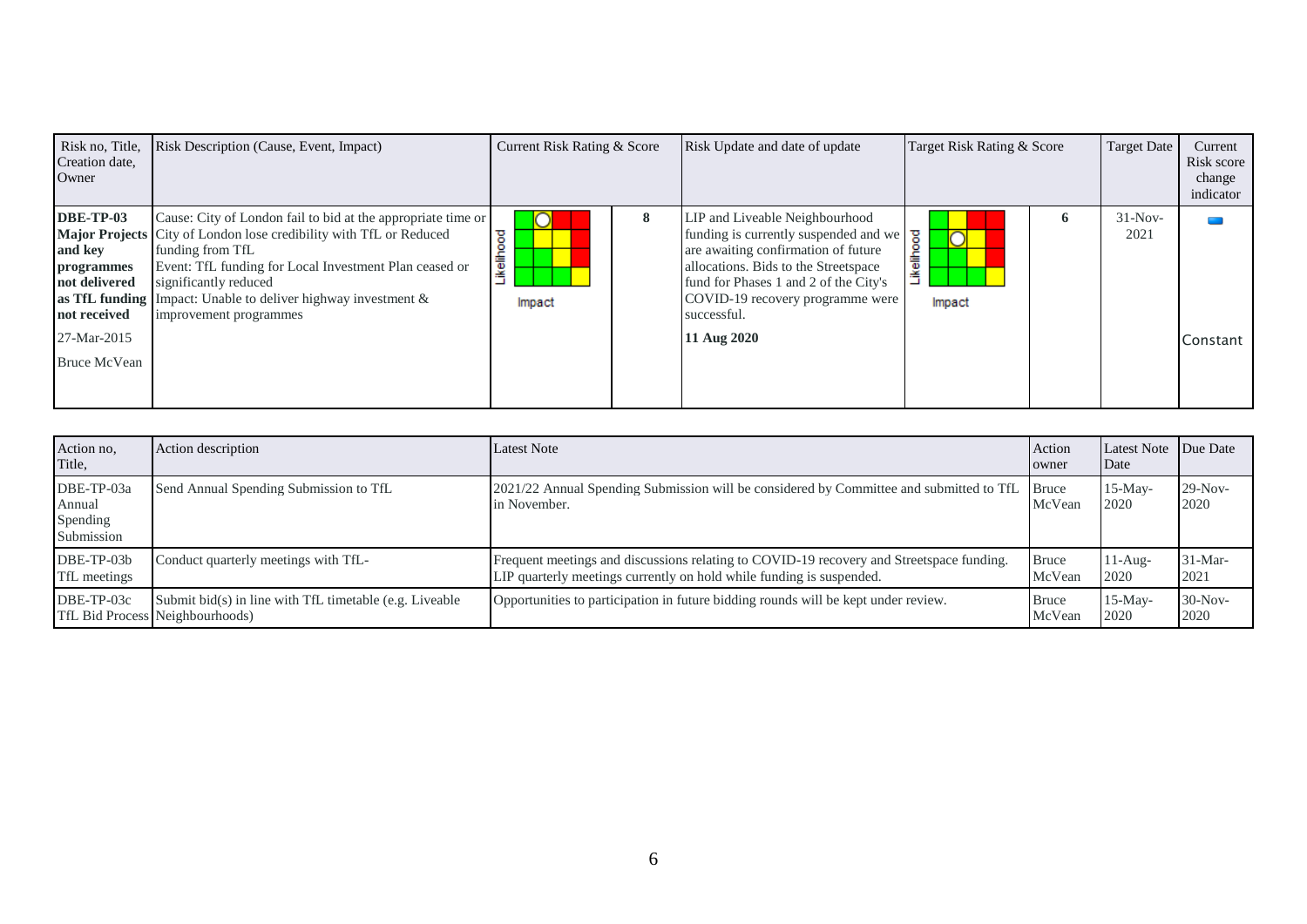| Risk no, Title,<br>Creation date,<br>Owner                                                                               | Risk Description (Cause, Event, Impact)                                                                                                                                                                                                                                                                                                                                                                                         | Current Risk Rating & Score             |   | Risk Update and date of update                                                                                                                                                                                                                                                                                                                                                                                                                                                                           | Target Risk Rating & Score |   | <b>Target Date</b> | Current<br>Risk score<br>change<br>indicator |
|--------------------------------------------------------------------------------------------------------------------------|---------------------------------------------------------------------------------------------------------------------------------------------------------------------------------------------------------------------------------------------------------------------------------------------------------------------------------------------------------------------------------------------------------------------------------|-----------------------------------------|---|----------------------------------------------------------------------------------------------------------------------------------------------------------------------------------------------------------------------------------------------------------------------------------------------------------------------------------------------------------------------------------------------------------------------------------------------------------------------------------------------------------|----------------------------|---|--------------------|----------------------------------------------|
| <b>DBE-PL-02</b><br>to the<br>needs/require<br>ments of the<br>centre and the<br>political<br>environment<br>23-Mar-2015 | Cause: Staff are badly briefed in relation to the planning<br>Not being alive development needs of the City as a world business centre<br>Event: Perception that we are not responsive to the<br>planning development needs of the City as a world<br>world business business centre<br>Impact: The City's reputation suffers and we fail to deliver<br>buildings that meet the needs of the City as a world<br>business centre | <b>kellhood</b><br>$\sqrt{ }$<br>Impact | 6 | The risk has been reviewed and<br>although there continues to be<br>uncertainty regarding the wider<br>economic situation, post-Brexit<br>negotiations, COVID-19 the<br>likelihood and impact are unchanged.<br>The changes in Planning legislation<br>introduce further uncertainty – this is<br>being closely monitored and may<br>result in an increase in the risk score.<br>Given the level of uncertainty meeting<br>with stakeholders are continuing at an<br>increased frequency.<br>18 Aug 2020 | ikelihood<br>Impact        | 6 | $31$ -Dec-<br>2020 | Constant                                     |

| Action no,<br>Title,                  | Action description                                                                                                                                                                                                                                                                                                                                              | <b>Latest Note</b>                                                                                                                                                                                                                                                                                                                                                                                                                                                                                                                                                                                                                                                                                                              | Action<br>owner  | <b>Latest Note</b><br>Date | Due Date           |
|---------------------------------------|-----------------------------------------------------------------------------------------------------------------------------------------------------------------------------------------------------------------------------------------------------------------------------------------------------------------------------------------------------------------|---------------------------------------------------------------------------------------------------------------------------------------------------------------------------------------------------------------------------------------------------------------------------------------------------------------------------------------------------------------------------------------------------------------------------------------------------------------------------------------------------------------------------------------------------------------------------------------------------------------------------------------------------------------------------------------------------------------------------------|------------------|----------------------------|--------------------|
| DBE-PL-02a<br>Business as<br>controls | (1) Continue to work closely with other parts of the<br>department; the City Property Advisory Team; other City<br>usual mitigating of London Departments; & the Greater London Authority.<br>(2) To work closely with the development industry, the<br>City Property Association and hold regular meetings with<br>City agents.<br>(3) Participation at MIPIM. | The Business As Usual controls have been reviewed in the light of COVID-19 and we<br>continue to work closely, meeting remotely, with the development industry, the City Property<br>Association and hold regular meetings with City agents.<br>MIPIM 2020 has been cancelled and MIPIM 2021 is planned for next March in Cannes.<br>The implications of legislative changes (both those that have already been introduced and<br>those which are the subject of the White Paper) have been assessed and staff have been<br>briefed. The City will participate, through the Planning Policy Team, in the Government's<br>consultation.<br>The (non-MIPIM) controls, which have been implemented, are appropriate and effective. | Gwyn<br>Richards | $18-Au$ g-<br>2020         | $31$ -Dec-<br>2020 |